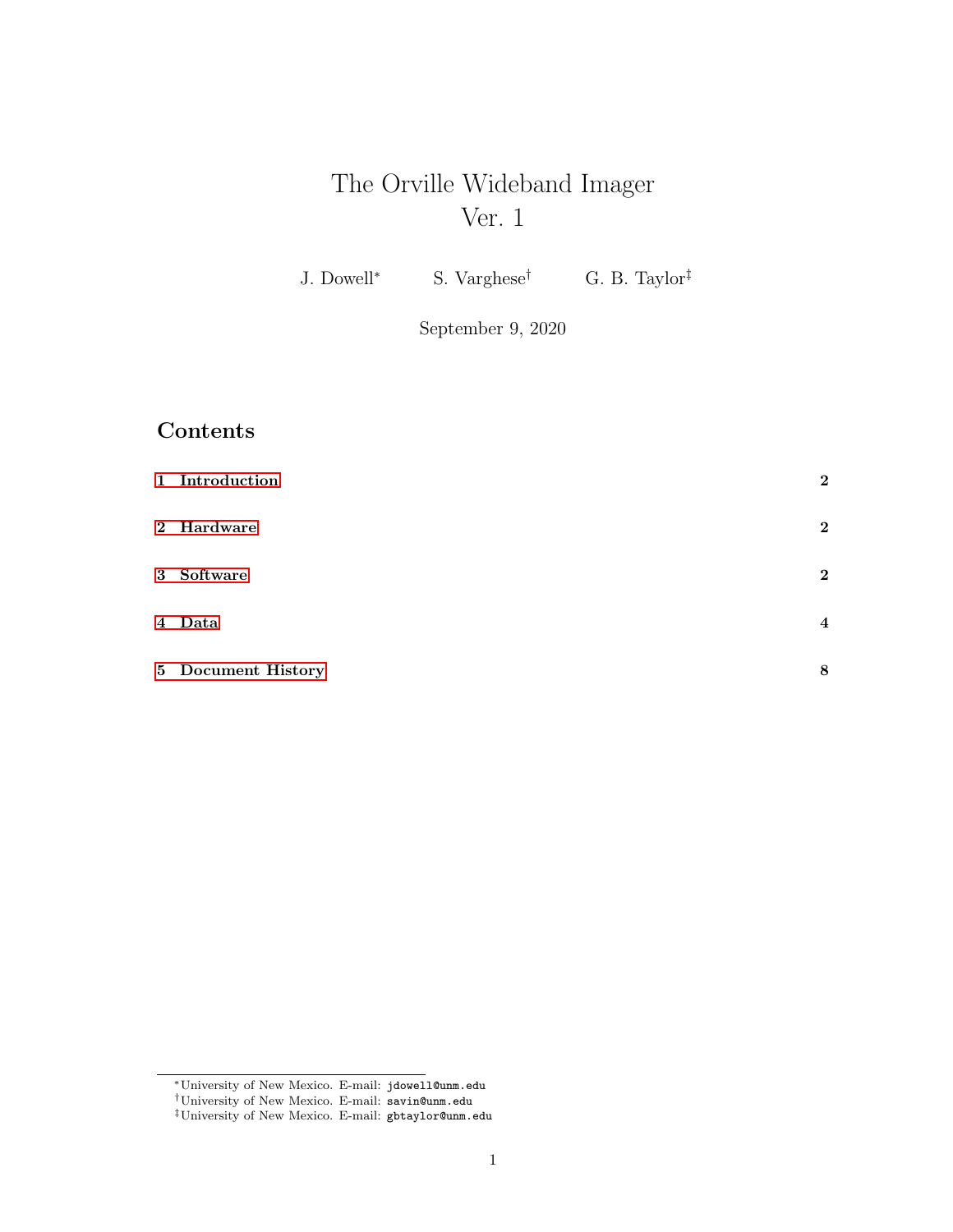### <span id="page-1-0"></span>1 Introduction

The purpose of this document is to describe that Orville Wideband Imager system that is deployed at the Long Wavelength Array station located on the Sevilleta National Wildlife Refuge (LWA-SV). This includes not only the data products and how they are made but also the hardware that the software runs on.

Briefly, Orville is a realtime, wideband all-sky imager for LWA-SV. It is similar to the LWA All-Sky Imager system (Obenberger et al. [\[4\]](#page-8-0)) that uses TBN data but has several notable differences:

- 1. Unlike LASI, which is both a FX correlator and an imager, Orville only images. Its input data are visibilities from the ADP COR mode.
- 2. Orville creates all-sky images over 19.8 MHz of bandwidth in 198, 100 kHz wide channels with full linear polarization products. This almost a factor of 200 more than what the LASI produces.
- 3. Orville uses a custom w-stacking imager built in the Bifrost framework<sup>[1](#page-1-3)</sup> instead of CASA [\[3\]](#page-8-1) which is used by LASI.

# <span id="page-1-1"></span>2 Hardware

The Orville Wideband Imager runs on a 4U Silicon Mechanics Rackform R2504.v7 platform. The machine has:

- Two 8-core Intel Xeon Silver 4208 processors with a base clock of 2.10GHz,
- 96 GB of 2666 MHz DDR4 memory,
- Two Nvidia Titan RTX GPUs with 24 GB of memory each,
- A 46 TB RAID6 array,
- A 480 GB Intel Optane 900P NVMe drive, and
- A Mellanox ConnectX-3 10GbE fiber card.

The Orville software is bound to one of the CPUs and one of the GPUs, and writes the output images to the RAID6 array. The other resources on the machine are used by the Wilbur Single Dispersed Pulse system which is described in LWA Memo 216 [\[2\]](#page-8-2).

## <span id="page-1-2"></span>3 Software

The Orville imager is written in Python using the Bifrost framework (Cranmer et al. [\[1\]](#page-8-3)) and the source code is available on GitHub at [https://github.com/lwa-project/orville\\_wideband\\_](https://github.com/lwa-project/orville_wideband_imager) [imager](https://github.com/lwa-project/orville_wideband_imager). Figure [1](#page-2-0) shows the Bifrost blocks used for Orville. At the top of the diagram are the 197,376 data sources. These represent the 32,896 baselines and autocorrelations that are generated by the six DRX pipelines running on the ADP backend at LWA-SV. These data are complex visibilities with Stokes I, Q, U, and V polarization products stored as 32+32-bit complex floating point integers. Each baseline/autocorrelation is transmitted by ADP in its own packet and the input data rate for Orville is about 45 MB/s for 5 s integrations.

<span id="page-1-3"></span> $1$ <https://github.com/jaycedowell/bifrost/tree/wideband-imager/src>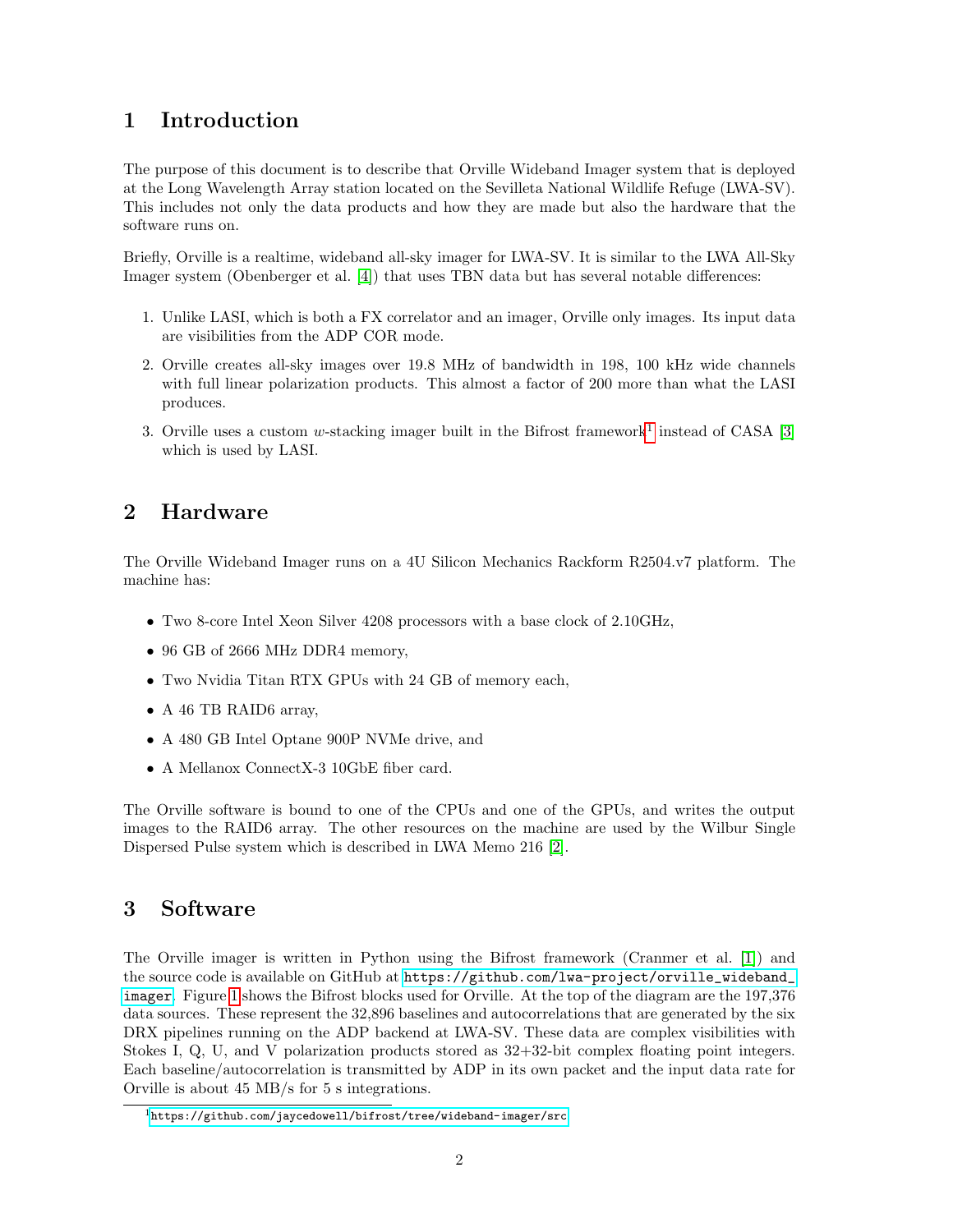Pipeline: orville\_imager.py



<span id="page-2-0"></span>Figure 1: Bifrost block diagram for the Orville Wideband Imager.

Once the data have been received and reordered by the udp<sub>capture</sub> block, there are three blocks that make use of the data. The first is the BaselineOp block. This block takes the visibility data and generates  $(u, v)$  radial plots for each of the six sub-bands sent by the ADP servers. These plots server a diagnostic for RFI and ADP server health. An example plot is shown in Figure [2.](#page-3-1) Similarly, the SpectraOp block produces plots of the autocorrelation spectra for all 256 stands for the XX and YY polarizations (Figure [3\)](#page-4-0).

The final block that reads data from the udp\_capture block is the ImagingOp block. This block is responsible for take the visibility data, applying the station delay calibration information, and generating the images. The processing flow inside this block is:

- 1. At the start of each unique frequency setup:
	- (a) Check the disk cache for  $(u, v, w)$  coordinates for the baselines and cable delay information. If these values are not in the cache, compute them. To minimize the  $w$  term when imaging, Orville uses a phase center for the images that is slightly off zenith. The phase center is located at an hour angle of  $-0<sup>h</sup>07<sup>m</sup>59.82<sup>s</sup>$  and a declination of  $+33°21'27.5''$  (90.97° azimuth, 88.07◦ elevation).
	- (b) Create the output image grid where the grid size,  $s$ , and resolution,  $r$ , are set by the high frequency. For the shortest wavelength,  $\lambda_{min}$ , the grid size is:

$$
s = \max\left(128 \text{ px}, \left\lceil \frac{743.9 \text{ px/m}}{\lambda_{min}} \right\rceil \right),\tag{1}
$$

and the resolution is:

$$
r = \frac{130^{\circ}}{s}.\tag{2}
$$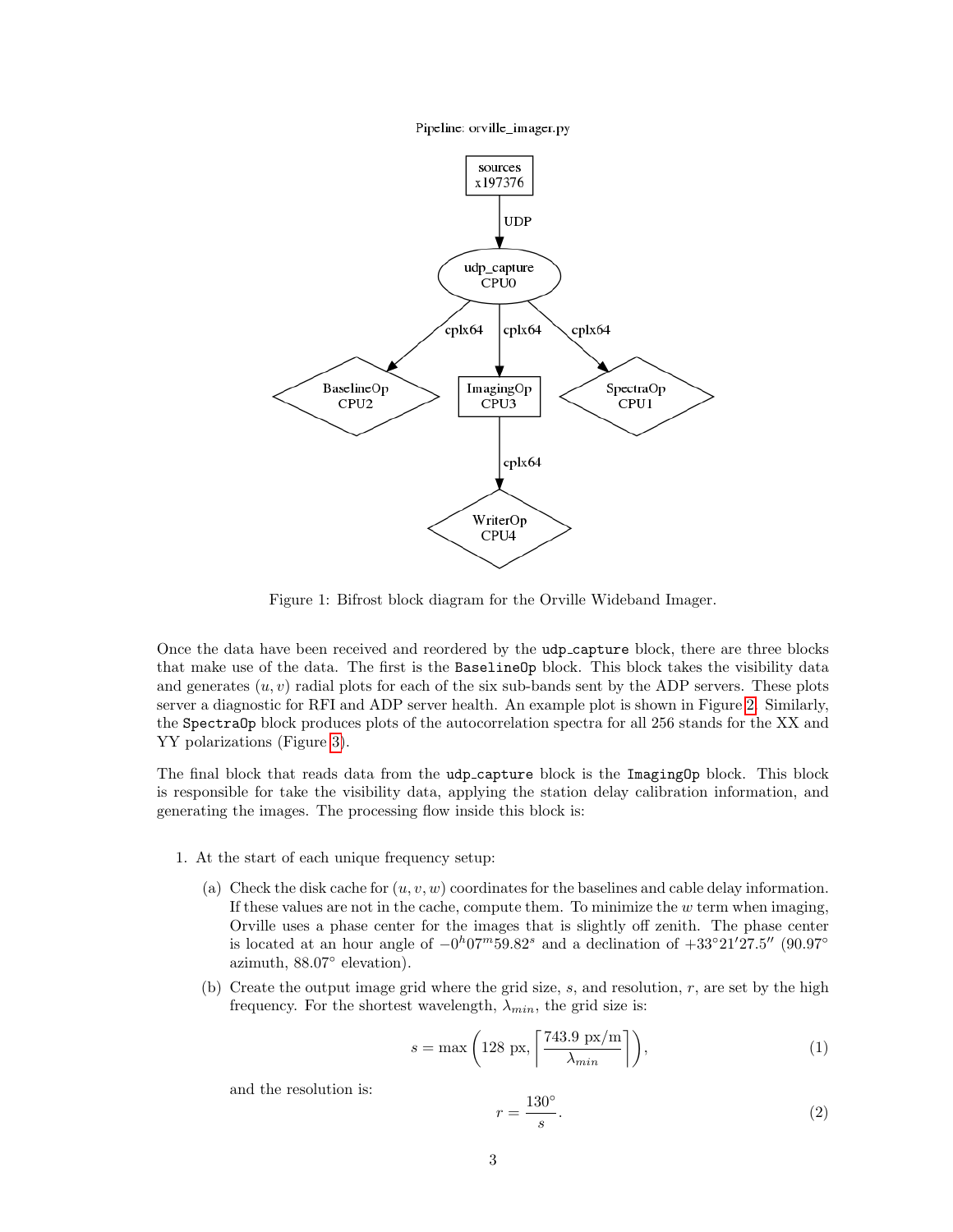

<span id="page-3-1"></span>Figure 2: Example  $(u, v)$  radial plots from the Orville Wideband Imager showing the visibility amplitude as a function of  $(u, v)$  distance for all baselines. The frequency for each of the six subbands is label in the upper left of each box and the points are color coded by polarization.

The grid is four dimensional with dimensions of channels by polarizations by s by s.

- 2. Re-order the visibility data, apply the cable delay compensation via phase rotators.
- 3. Convert from XX, XY, YX, and YY to Stokes I, Q, U, and V visibilities and fill in the conjugate baselines.
- 4. Grid the data in the  $(u, v)$  plane using a w-stacking algorithm [\[5\]](#page-8-4) with a w step of 0.1  $\lambda$  and then invert the image plane. A Kiaser-Bessel function is used as the gridding kernel similar to what is done with **wsclean** [\[5\]](#page-8-4).

After the data are imaged they are sent to the WriterOp to be saved to disk in two different forms: a full frequency and polarization image cube and an archival image cube with six 3.3 MHz channels and full polarization information<sup>[2](#page-3-2)</sup>. The WriterOp also creates an "LWA TV" style image from a single 100 kHz channel from the center of the band (Figure [4\)](#page-4-1).

### <span id="page-3-0"></span>4 Data

#### 4.1 File Format

Both of these data products generated by the WriterOp are stored in a little endian binary format called the Orville Image Format (OIMS). This is a frame-based format that has a file header, described in Table [1](#page-5-0) and one or more data frames. Each data frame has its own frame-specific header (Table [2\)](#page-5-1) and the images are packed within the frame as 32-bit floating point numbers.

<span id="page-3-2"></span> $2$ <https://lda10g.alliance.unm.edu/Orville/>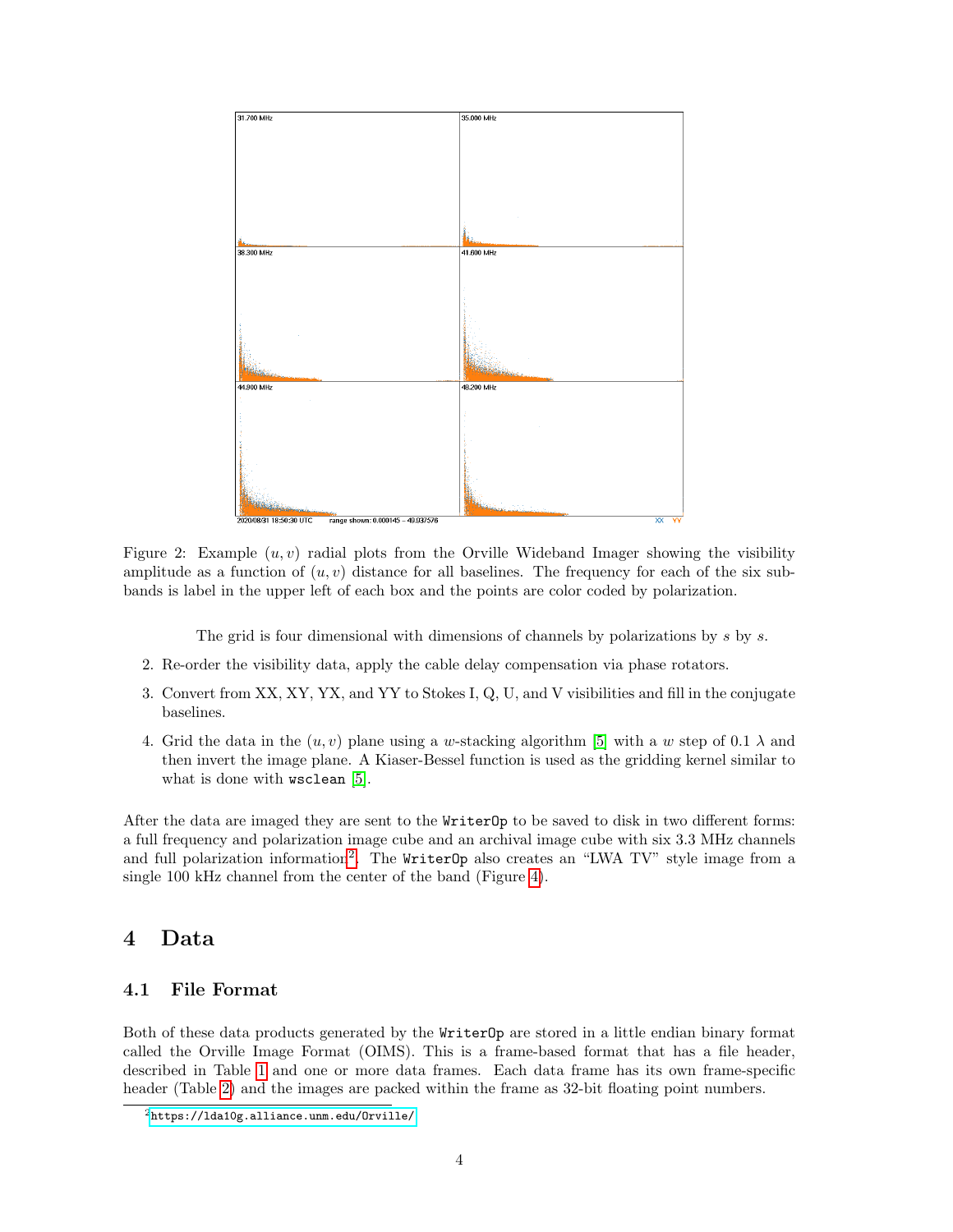

<span id="page-4-0"></span>Figure 3: Example autocorrelation spectra plots from the Orville Wideband Imager for all 256 stands. The stand number is labeled in the upper left corder or each box and the spectra are color coded by polarization.



<span id="page-4-1"></span>Figure 4: Example "LWA TV"-style image generated by the Orville Wideband Imager. The left panel shows the Stokes I sky while the right panel shows the absolute value of Stokes V. The time and frequency for the image are labelled in the upper left and right-hand corners, respectively.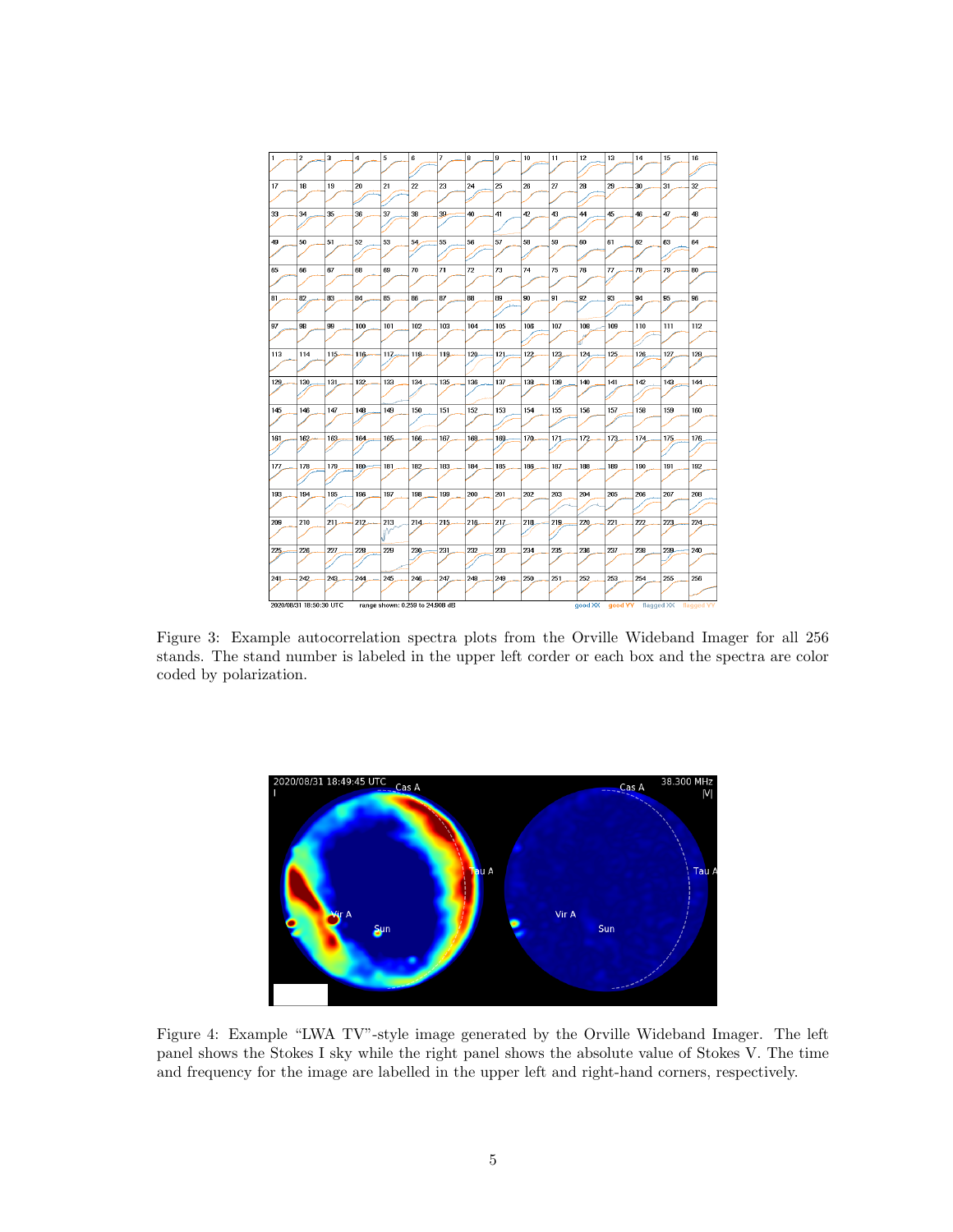| Keyword        | Description                               | Units   |
|----------------|-------------------------------------------|---------|
| imager_version | Version of the imager                     |         |
| station        | Station name                              |         |
| stokes_params  | Comma-separated list of Stokes parameters |         |
| ngrid          | Image Size                                | pixels  |
| pixel_size     | Pixel size at the center of the image     | degrees |
| nchan          | Number of channels per image              |         |
| flags          | File and/or image flags                   |         |
| start_time     | UTC time for first frame in the file      | MJD     |
| stop_time      | UTC time for the last frame in the file   | MJD     |

<span id="page-5-0"></span>Table 1: OIMS file header

| Keyword    | Description                           | Units      |
|------------|---------------------------------------|------------|
| sync_word  | Frame header marker                   | 0xC0DECAFE |
| start_time | UTC time at the start of the frame    | MJD        |
| int_len    | Integration time for the frame.       | days       |
| fill       | Fractional packet fill                |            |
| lst.       | Mean local sidereal time of the frame | days       |
| start_freq | Frequency of the first channel        | Hz         |
| stop_freq  | Frequency of the last channel         | Hz         |
| bandwidth  | Total bandwidth of the images         | Hz         |
| center_ra  | RA of the phase center                | degrees    |
| center_dec | Declination of the phase center       | degrees    |
| center_az  | Azimuth of the phase center           | degrees    |
| center_alt | Altitude of the phase center          | degrees    |

<span id="page-5-1"></span>Table 2: OIMS frame header

#### 4.2 Image Format

The images are in orthographic sine projection with an image resolution given in the *pixel size* keyword of the file header. The phase center is at the center of each image and its coordinates are given by the *center\_ra* and *center\_dec* values stored in the associated frame header. Each image is a four dimensional image cube with dimensions nchan by the number of polarization products indicated in *stokes\_params* by *ngrid* by *ngrid*.

#### 4.3 Calibration

In principle the Orville images can be calibrated in the same way as LASI image . However, scintillation complicates the procedure since it introduces frequency-dependent time variability for the observations of calibration sources. Due to this variability care must be taking to select data for calibration during quiet times when the ionosphere is more calm.

In order to determine scintillation quiet times, we define a quantity known as scintillation index. The bandpass response of a single dipole antenna changes as a function of elevation. The shape of the bandpass response remains almost stationary as the source transit 1 degree in elevation (during ideal conditions). But during times of high scintillation, the bandpass response changes very rapidly across the bandwidth with lot of frequency structures.

For calculating the scintillation index, we need to collect the bandpass response of the calibrator as the source transits one degree in elevation. Then calculate the median of the bandpass responses and divide each of the responses with the median value. Ideally this should give a flat spectrum for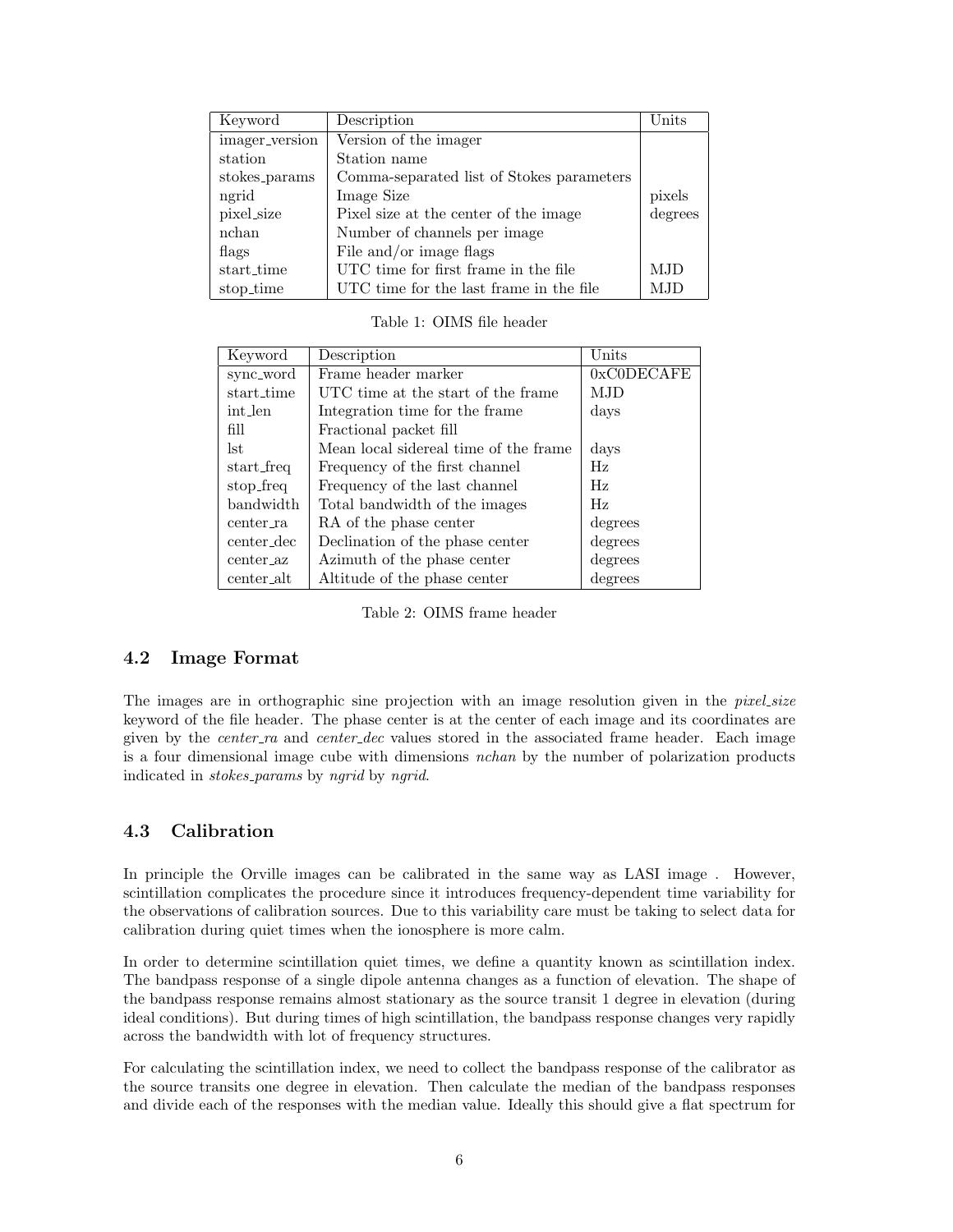

<span id="page-6-0"></span>Figure 5: Scintillation index for MJD 58888 (2020 Feb 9) as measured in the direction of Cyg A. Taken from Varghese et al. [\[6\]](#page-8-5).

all responses and the standard deviation of each divided response should be zero. But in reality even during scintillation low times, bandpass response changes slowly and the standard deviation of the divided response will not be zero. We define the mean of standard deviation of the median divided responses to be the scintillation index. The spectrum of Cas A was calibrated at different times in a day using Cyg A. A good calibration of Cas A is obtained only when the scintillation index is less than 0.05 (or the shape of the bandpass should not change more than 5% from the median response). Ideally if there is no variability in the data due to ionosphere, the scintillation index should be zero. We define scintillation quiet times when the index is less than 0.05 and scintillation high when the index is higher than 0.05. The scintillation index measured on MJD 58888 with Cyg A is shown in Figure [5](#page-6-0) The figure shows UTC times when the scintillation is high and low. Therefore, in order to carry out accurate calibrations, finding scintillation quiet times is necessary.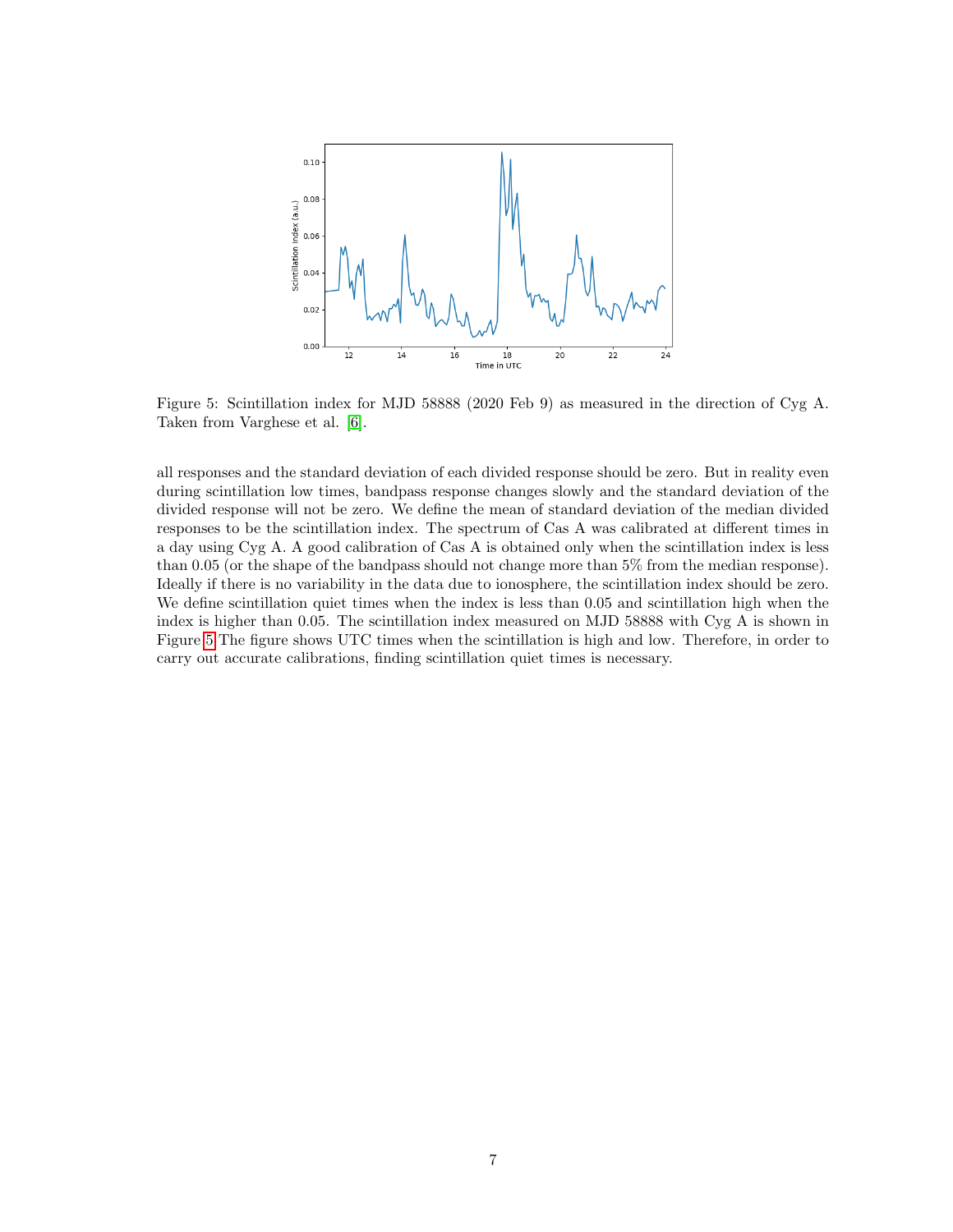# <span id="page-7-0"></span>5 Document History

• Version 1 (Sep 9, 2020): First version.